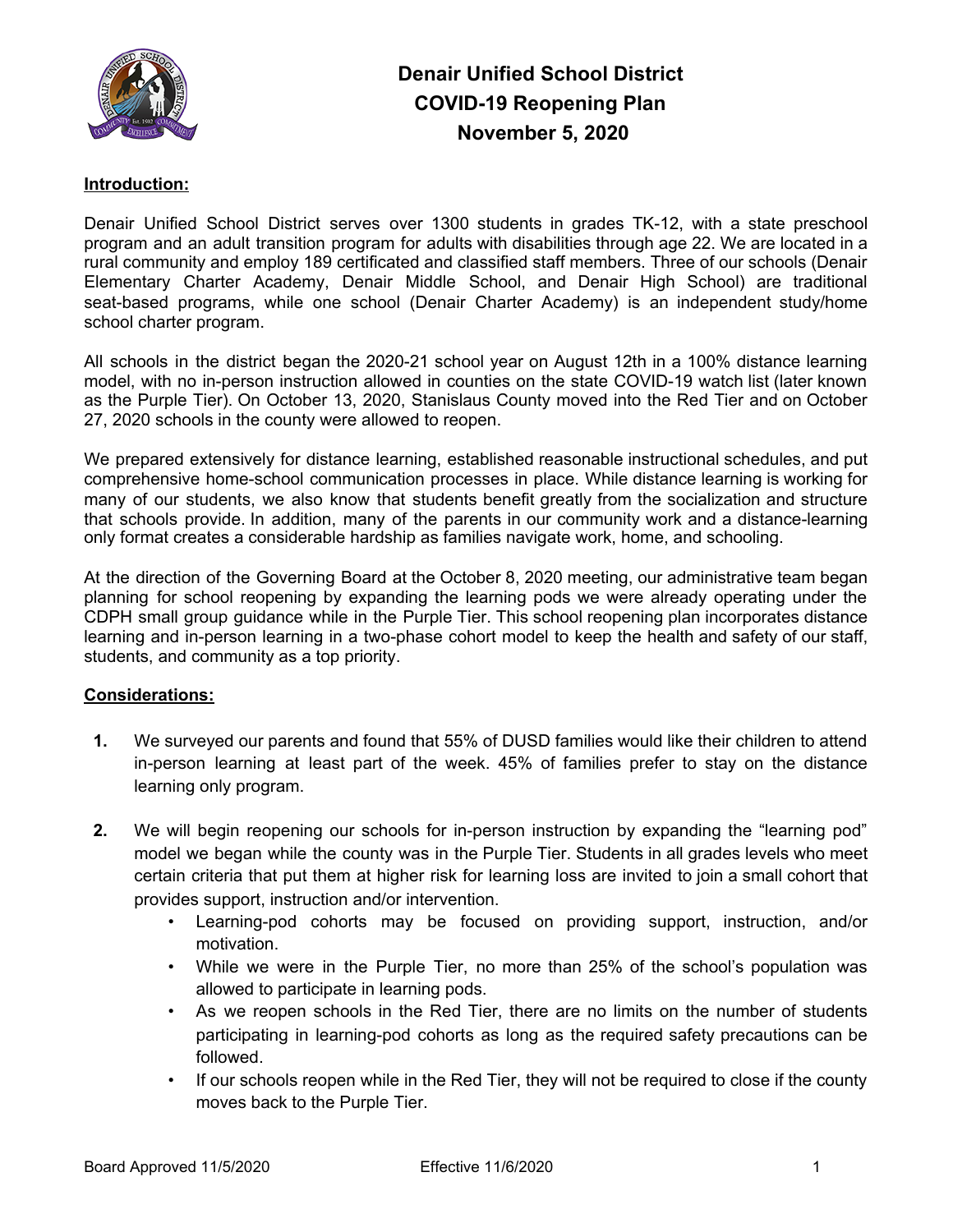

- **3.** The second phase of reopening is a more across-the-board hybrid model in which students at all grade levels attend in-person instruction two days per week and three days on Distance Learning.
	- Students will be assigned to cohorts depending on class size and classroom physical limitations.
	- Cohorts may be organized by grade (elementary) or by period (secondary).
	- All students will participate in distance learning on Wednesdays.
	- Custodial crews will clean and sanitize the school site between cohort attendance days. In collaboration with CSEA, we can utilize additional classified personnel to assist with cleaning and disinfecting.
- **4.** The third phase of reopening will be traditional on-campus learning with all students able to attend school five days per week. At this time, we have been told that CDPH safety precautions remain the same in the state's four-tiered color-coded system. We will reevaluate the feasibility of this phase after Winter Break.
- **5.** In all phases there will be an option for families who would like to remain at home to continue the 100% distance learning program (or an independent study program in phase three).
- **6.** Negotiations with both employee associations have not concluded and portions of this plan that are not mandated by health department guidance may be subject to revision.

## **Consultation:**

We have worked collaboratively with our employees on an ongoing basis since March 2020. Dates below represent the conversations since July 1, 2020:

- California School Employees Association (CSEA): 7/9, 7/20, 8/20, 9/16, 10/21
- Denair Unified Teachers Association (DUTA): 7/10, 7/22, 7/24, 7/27, 7/28, 8/20, 9/29, 10/15, 11/4
- Employee Information/Input Sessions: 7/17, 8/20, 9/23
- Employee Surveys: July, September
- All-Staff Meetings: 10/22, 10/26, 10/29, 11/2

We have communicated with and received input from our community on an ongoing basis since March 2020. Dates below represent the interactions since July 1, 2020:

- Parent and Community Information/Input Sessions: 7/21, 9/23
- Parent and Community Surveys: August, September, October
- Student Survey (grades 4-12): September

This plan was reviewed with the Stanislaus County Health Services Agency on November 4, 2020.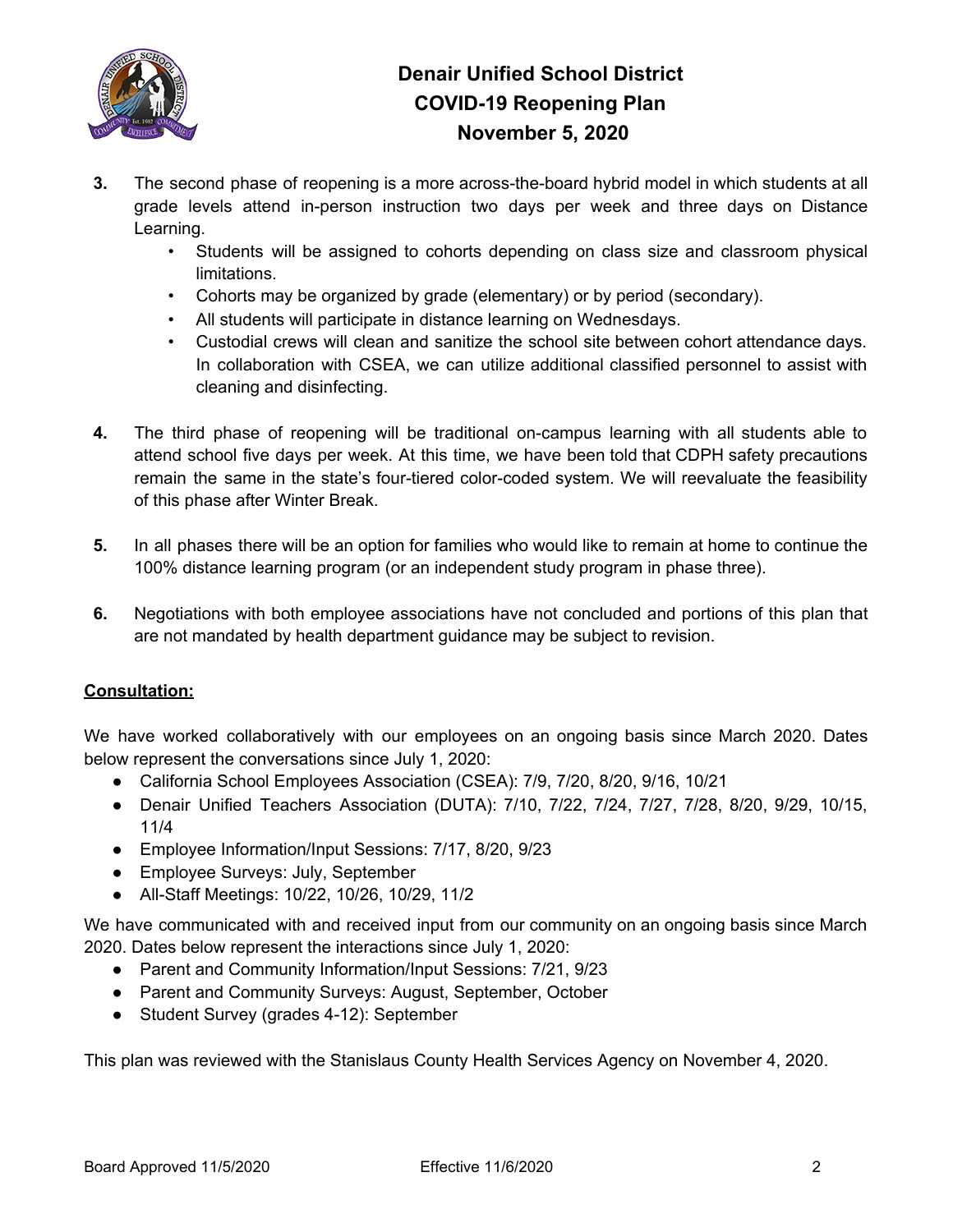

### **School Reopening Plan Components:**

The following safety precautions are consistent with guidance from the California Department of Public Health (CDPH) and the Stanislaus County Public Health Office (CPHO):

#### **Cleaning and Disinfection:**

How shared surfaces will be regularly cleaned and disinfected and how the use of shared items will be *minimized.*

The district has made the following efforts to ensure a safe and clean environment:

- Purchased disinfectant spray systems to be used in classrooms daily, when students are not present, in addition to other high traffic areas
- Installed physical barriers, including plexiglass sneeze guards, in all school and district offices
- Installed physical barriers, including plexiglass sneeze guards, in classrooms and offices where students and teachers may interact within the 6 ft physical distancing guideline
- Replaced all air filters throughout district
- Purchased reusable and disposable masks for students and staff
- Purchased face shields with drapes for employees
- Purchased face shields for students who need assessments that cannot be conducted if the student is wearing a mask and for TK-grade 2 students who might struggle with wearing a face covering
- Purchased disinfectant wipes and/or spray bottles and paper towels for each classroom
- Purchased touchless thermometers for use throughout the district
- Designated a sick room at each site to isolate staff or students that may be symptomatic

Custodial crews will clean and sanitize all schools daily, with extra attention given to frequently-touched surfaces and spaces in which cohorts are working. As practicable, these surfaces/spaces will also be cleaned and disinfected frequently throughout the day by trained custodial staff.

Vans will be thoroughly cleaned and disinfected daily and after transporting any individual who is exhibiting symptoms of COVID-19. Drivers will be provided disinfectant wipes and disposable gloves to support disinfection of frequently touched surfaces.

Staff will be provided disinfectant wipes and disposable gloves to support disinfection of frequently touched surfaces during the day. Frequently touched surfaces in the school include, but are not limited to:

- Door handles
- Light switches
- Sink handles
- Bathroom surfaces
- **Tables**
- Student Desks
- Chairs

Sharing of objects and equipment will be limited, such as toys, games, art supplies and playground equipment to the extent practicable. When shared use is allowed, items will be cleaned and disinfected between uses.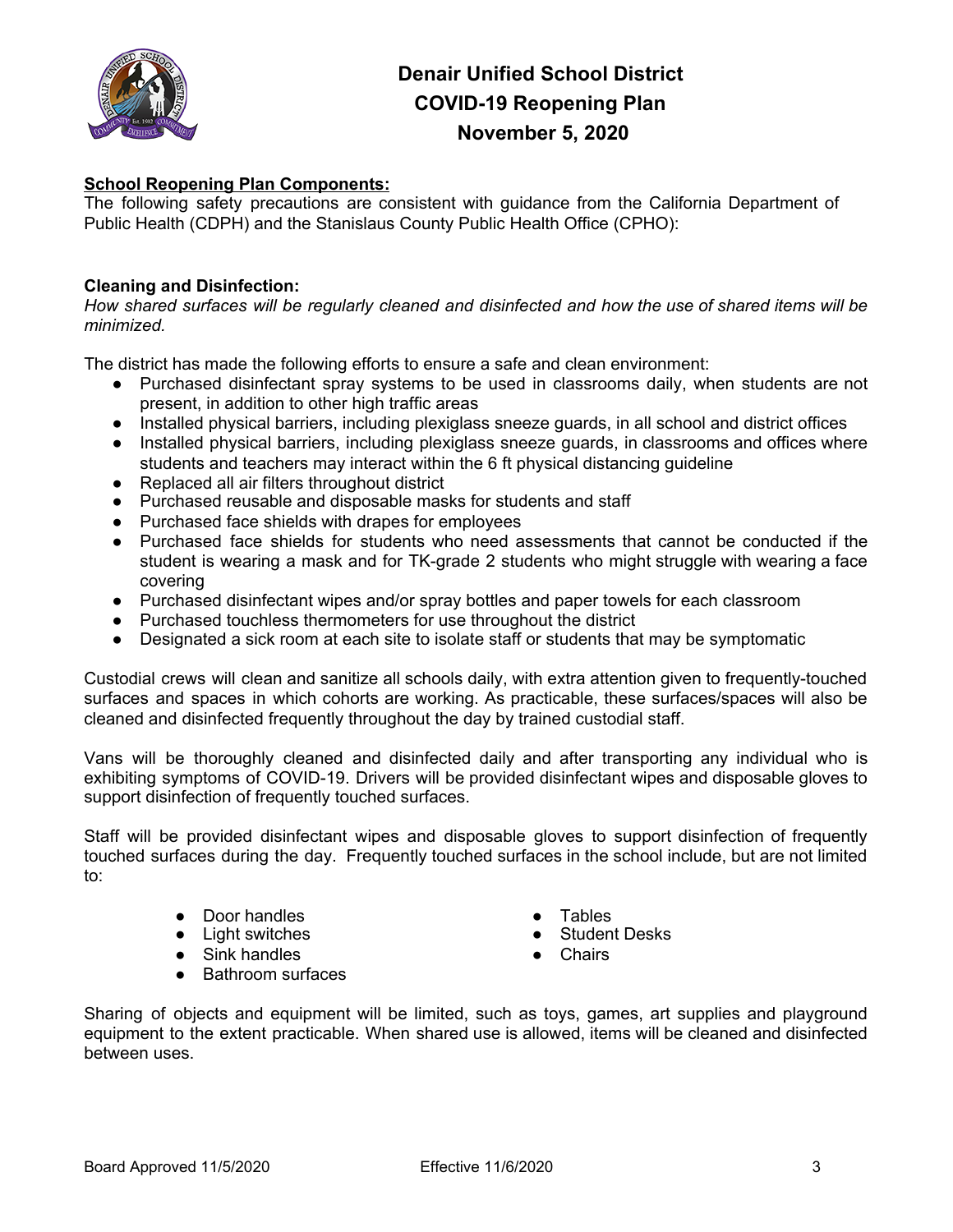

The following considerations are made when teachers are planning classroom routines and physical design for in-school instruction:

- Classroom routines ensure minimizing of shared/mixed items.
	- o Chromebooks checked out to specific student for the year
		- Students maintain their own Chromebook at their desk when returning to school occurs
	- o No shared buckets of crayons, sharp pencils, etc.
	- o Separate personal items from co-mingling with other students' items (i.e. backpacks on hooks outside classroom)
	- o Utilize digital work whenever possible to reduce papers transitioning through multiple people
- Classroom Routines address transitions in and out of classroom:
	- o Hand wash / sanitize upon entry and departure every time
	- o Wiping down desk and seat upon leaving each day

#### **Cohorting:**

*How students will be kept in small, stable groups with fixed membership that stay together for all activities (instruction, lunch, recess) and minimize/avoid contact with other groups or individuals who are not part of the cohort.*

- In phase one of our Hybrid model, students will be placed into small cohorts and attend in-person instruction based on need, with the students at the greatest risk of learning loss as the highest priority. Schedules will be staggered throughout the week to ensure that safety precautions can be followed.
- In phase two of Hybrid, students will be assigned to Cohort A or Cohort B. Cohort A will attend Monday and Tuesdays and Cohort B will attend Thursday and Fridays. On Wednesdays, all students will be on Distance Learning.
- In addition to daily cleaning, custodial crews will clean and sanitize school sites between cohorts.
- In grades TK-5 students, a limited number of classes will be released at one time for recess. There will be adequate supervision on the playground to keep the cohorts separated.
- In grades 6-12, a one-way route of travel will be instituted for passing periods, with adequate supervision to ensure safety precautions are followed.
- Student participation in more than one cohorted group (e.g. athletic conditioning pod and learning cohort) will be extremely limited and closely monitored.
- Staff members may interact with more than one cohort, provided all safety precautions are observed.
- School meals will be served in a "grab and go" style, with staggered pickup and/or delivery to classrooms. Students will eat outside if weather permits and in designated indoor locations (classrooms, gym, cafeteria) in inclement weather. With multiple locations, we will be able to seat our students a minimum of 6 feet apart. Students will be physically distanced in line while entering and exiting the eating areas.
- Bus transportation will not be provided until physical distancing guidelines allow busses to run at greater than 60% capacity.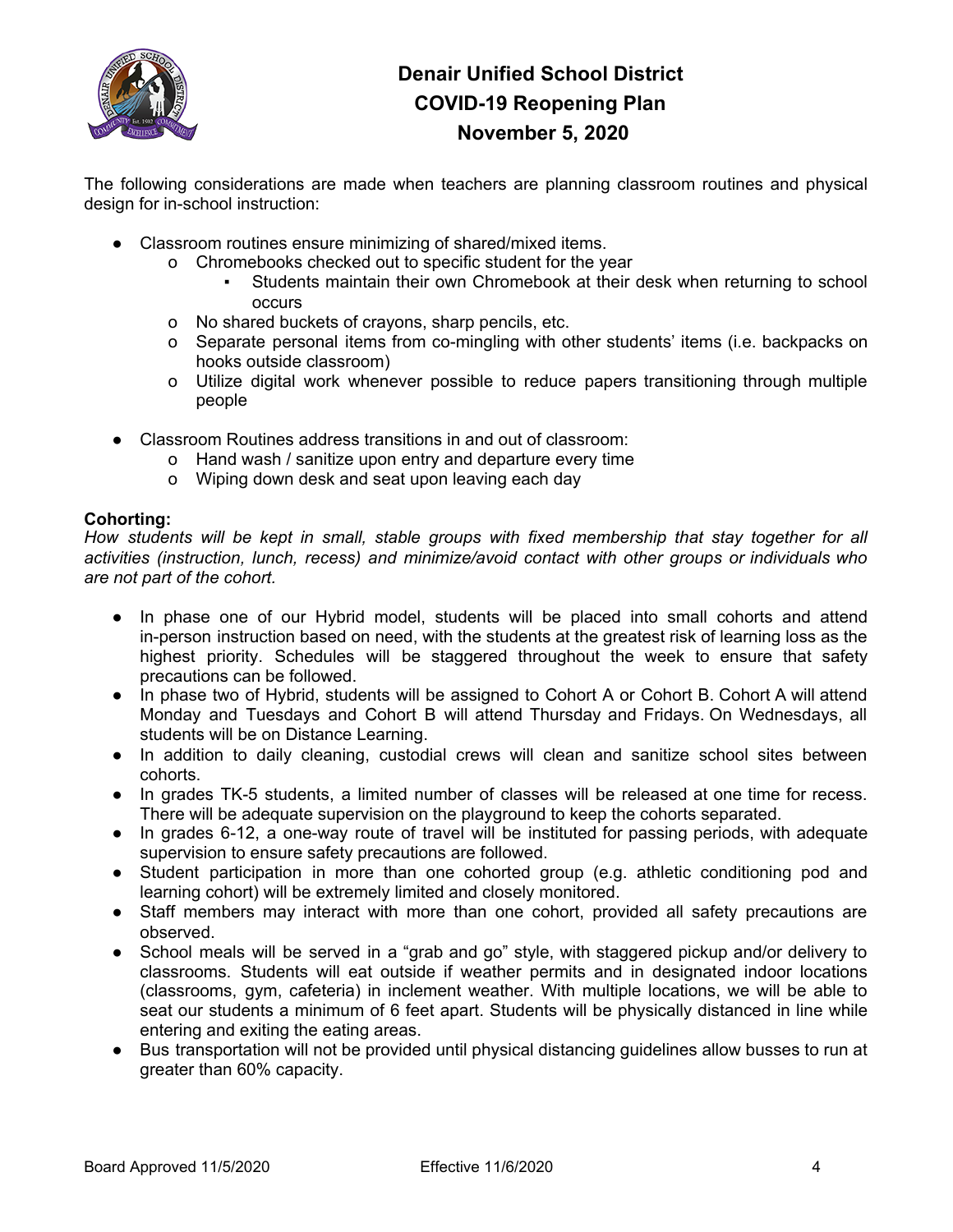

### **Entrance, Egress, and Movement Within the School:**

*How movement of students, staff, and parents will be managed to avoid close contact and/or mixing of cohorts.*

- We will implement designated travel routes for specific grade levels (or wings).
- Playground/play space will be designated for each cohort group.
- Bathroom use will be monitored.
- There will be no pullout programs for the remainder of the year.
- The school library will remain on a family appointment basis for the 2020-21 school year.
- Volunteers and visitors will not be allowed on campus until phase two of Hybrid.
- Entrance and Egress points will be coordinated by school staff to facilitate health screening and temperature checks for students, Parents will be notified of the specific drop-off and pick-up procedures for their child's learning pod or cohort.

### **Face Coverings and Other Essential Protective Gear:**

*How CDPH's face covering requirements will be satisfied and enforced.*

- All staff are required to wear a cloth or disposable face covering unless they are instructing students in a way where their mouth needs to be visible (speech, special education, ELD, language lessons, beginning reading instruction, working with young children), in which case, they can wear a face shield with a drape on the bottom edge. Once such instruction is over staff must return to a cloth or disposable face covering.
- Students in TK-2nd grade will be strongly recommended to wear a face covering.
- Students in 3rd grade and up must wear a face covering.
- Children younger than two years old, anyone who has trouble breathing, anyone who is unconscious or incapacitated, and anyone who is otherwise unable to remove the face covering without assistance are exempt from wearing a face covering. Medical documentation is required.
- A cloth/disposable face covering should be removed for meals, snacks, naptime, or when it needs to be replaced. When a face covering is temporarily removed, it should be placed in a clean bag (marked with the student's name) until it needs to be put on again.
- The school will exclude students from campus if they are not exempt from wearing a face covering under CDPH guidelines and refuse to wear one provided by the school. These students will be placed in the 100% Distance Learning program.
- If a student forgets to bring a face covering, the school will provide a face covering to the student to prevent unnecessary exclusions.
- Our staff are supplied with face coverings, wipes, hand sanitizer, and plexi-glass barriers for close 1:1 instruction or assessment, or required close contact.

### **Health Screenings for Students and Staff:**

How students and staff will be screened for symptoms of COVID-19 and how ill students or staff will be *separated from others and sent home immediately.*

• Prior to or upon arrival to work, staff are required to complete a self-certification of their health which includes a temperature check, and questions about COVID-19 symptoms and exposure to anyone with COVID-19.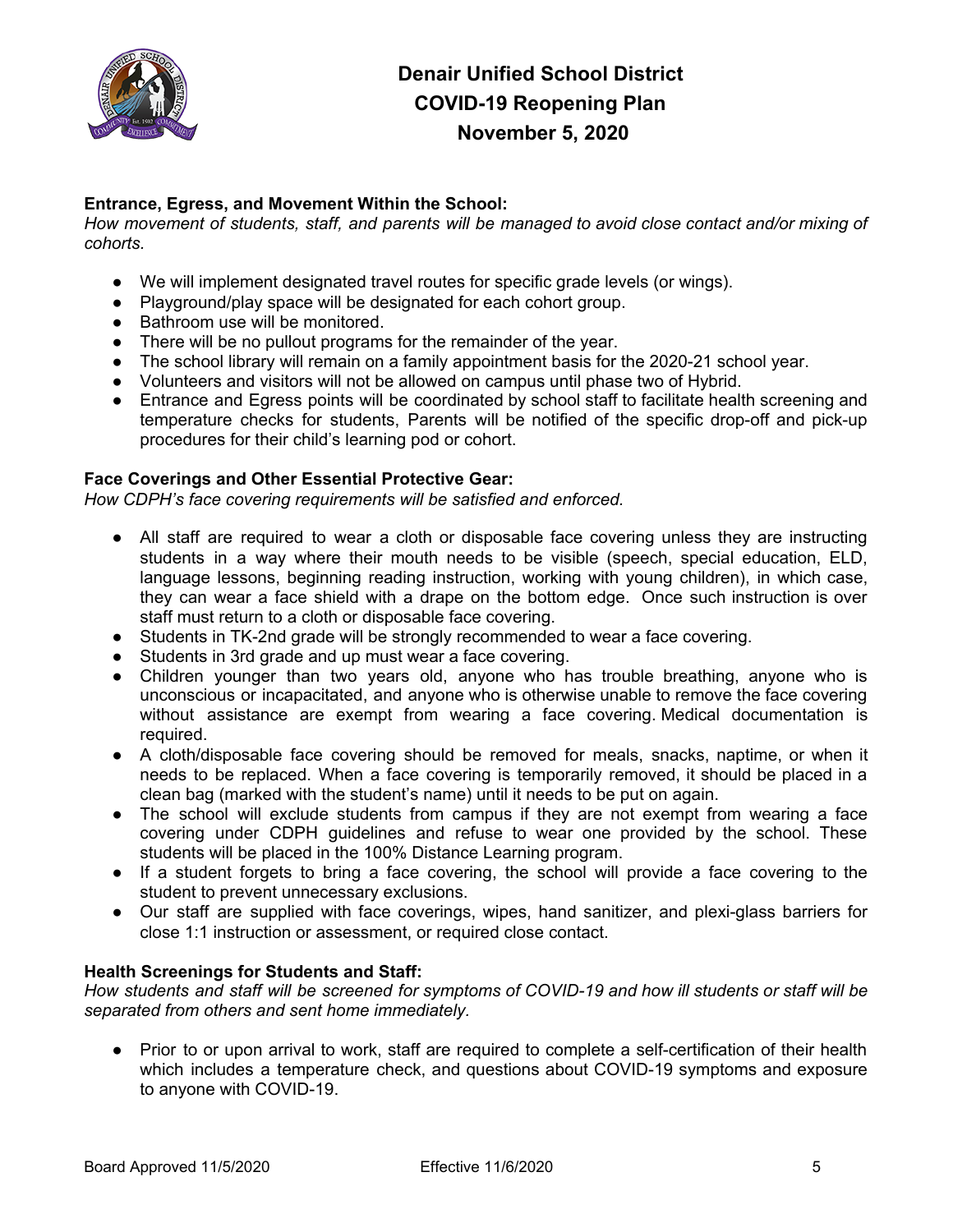

- Any staff member who cannot pass the screening questions is referred to the District Office. After assessing the situation using CDPH guidance, the District may send the staff member home. The District will advise the employee on any leaves they have available for this time and would check on the employee throughout their quarantined time at home.
- Students will receive temperature checks when they arrive at school. If their temperature is 100.4 degrees or higher, they will not be allowed to enter campus. If a child develops symptoms or fever during the school day, they will be isolated in a designated area before being sent home. It will be recommended to get a COVID test and/or see their doctor.
- Each site has a designated sick room for students to rest while they are waiting to be picked up. The sick room has a cot, N-95 mask for the health care provider, gloves, and is staffed by the site health clerk or school nurse.
- The health clerk, school nurse, and principal's secretaries at each site will be fit tested for the N95 mask.
- If a child or staff member is symptomatic with COVID symptoms they will be sent home and advised to see a medical provider for testing. If the medical provider tests the individual and the test result is negative the person can return to the school 3 days after the resolution of symptoms. If the medical provider writes a note and provides a reasonable alternative diagnosis the individual can return to school immediately based on the medical provider's guidance.

## **Healthy Hygiene Practices:**

*The availability of handwashing stations and hand sanitizer, and how their use will be promoted and incorporated into routines.*

- Provide foundational lessons on hygiene and the impact of COVID-19 during the first two weeks of school and reinforce the routines regularly.
- We have purchased portable handwashing stations and installed them in strategic locations for classrooms without sinks.
- Hand washing times will be scheduled throughout the day: when students arrive at school, after recess, before and after lunch, and before students go home.
- Hand sanitizer is available in all buildings. Students will wash their hands or use hand sanitizer as they enter and exit the classroom or other buildings.
- All classrooms have peroxide wipes to clean surfaces quickly and easily.
- Staff will continually monitor and educate students on the importance of physical distancing.
- Teachers will frequently review hand washing and sanitizing procedures. Teachers will also reteach PBIS school and classroom expectations.

### **Identification and Tracing of Contacts:**

Actions that staff will take when there is a confirmed case. Confirm that the school has designated staff *persons to support contact tracing, such as creation and submission of lists of exposed students and staff to the local health department and notification of exposed persons. Each school must designate a person for the local health department to contact about COVID-19.*

- Confirmed staff cases are referred to Human Resources (HR) and a spreadsheet is kept of all cases in the district.
- Confirmed student cases are referred to the Superintendent's Office and a spreadsheet is kept of all cases in the district.
- The site principal will be responsible for keeping track of cohorts and any mixing of groups.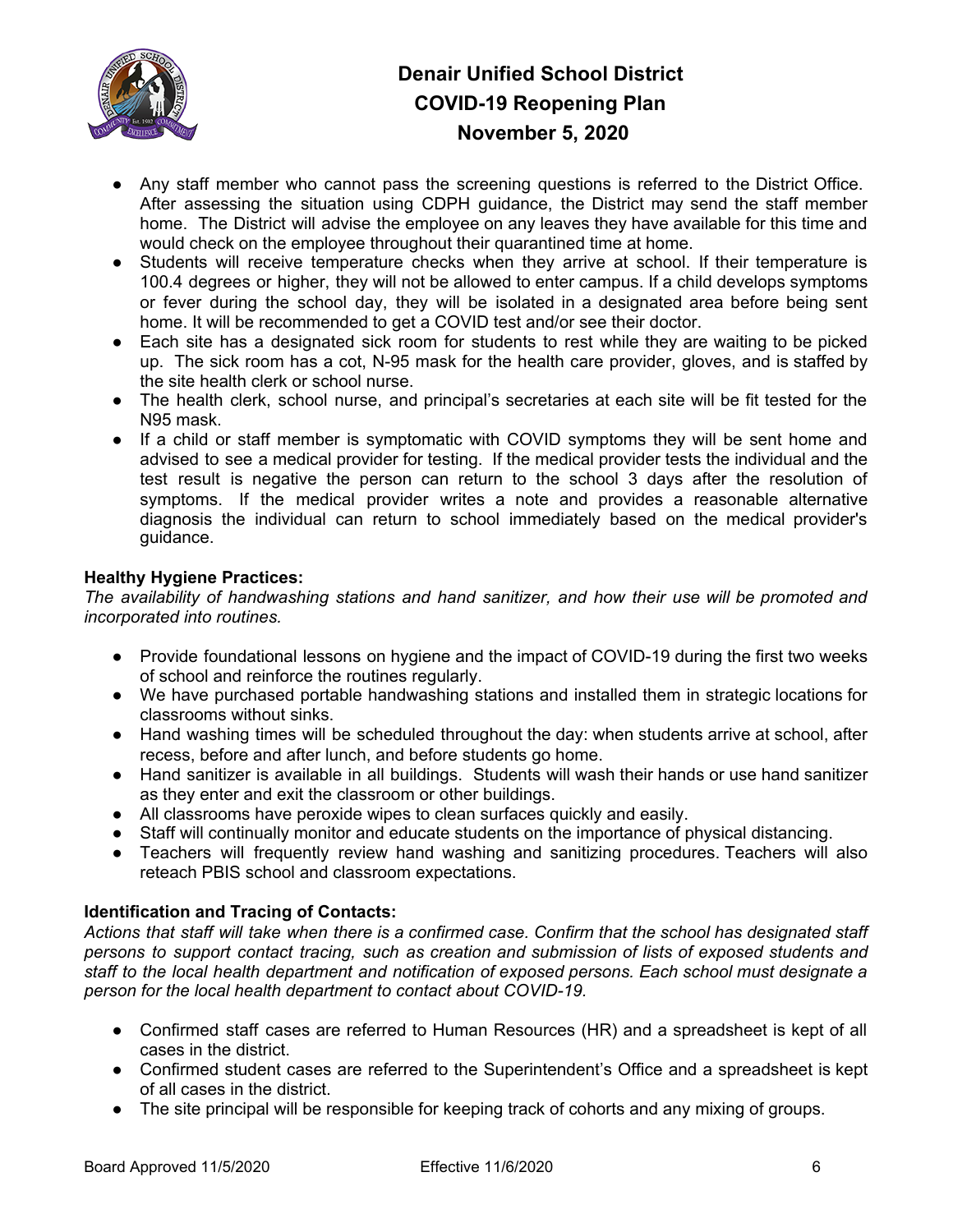

- If there is a confirmed case, we will work with Stanislaus County Public Health using StanTrack, a syndromic and COVID surveillance system, for case reporting and tracking.
- For all confirmed cases, we will contact the County Department of Public Health.
- DECA contact person: Kelly Beard, Principal, 209-632-8887
- DMS contact person: Amanda Silva, Principa, 209-632-2510
- DHS contact person: Kara Backman, Principal 209-632-8153
- DCA contact person: Jamie Pecot, Principal 209-634-0917
- Human Resources: Margaret Bernard, Personnel Account Technician (209-632-7514)
- Superintendent's Office: Daisy Swearingen, Executive Assistant (209-632-7514)

### **Physical Distancing:**

*How space and routines will be arranged to allow for physical distancing of students and staff.*

The district has made the following efforts in maximizing available classroom space for social distancing:

- Principal, Director of Maintenance, and/or site custodian worked with staff to ensure furniture needs, storage for excess furniture and desks spaced 6 feet apart.
- Storage created for non-essential and/or non-compliant issues such as group tables and extra desks. These items were removed from classrooms.
- Teachers are instructed to remove any personal belongings that infringe on available classroom space.
- Classroom libraries will be covered up so that students do not use this common area.
- Students will store their belongings in their own backpack.

### **Staff Training and Family Education:**

How will staff be trained, and families will be educated, on the application and enforcement of the plan.

We have/will train all staff and provide educational materials to families in the following safety actions:

- Enhanced sanitation practices
- Physical distancing guidelines and their importance
- Proper use, removal, and washing of face coverings
- Screening practices
- How COVID-19 is spread
- COVID-19 specific symptom identification
- Preventing the spread of COVID-19 if you are sick, including the importance of not coming to work if staff members have symptoms, or if they or someone they live with has been diagnosed with COVID-19.
- For staff, COVID-19 specific symptom identification and when to seek medical attention
- The employer's plan and procedures to follow when children or adults become sick at school
- The employer's plan and procedures to protect staff from COVID-19 illness

Training will take place in a virtual format through staff meetings and collaboration time. Parents will receive information through our social media and PowerSchool Messenger information system. **Testing of Students and Staff:**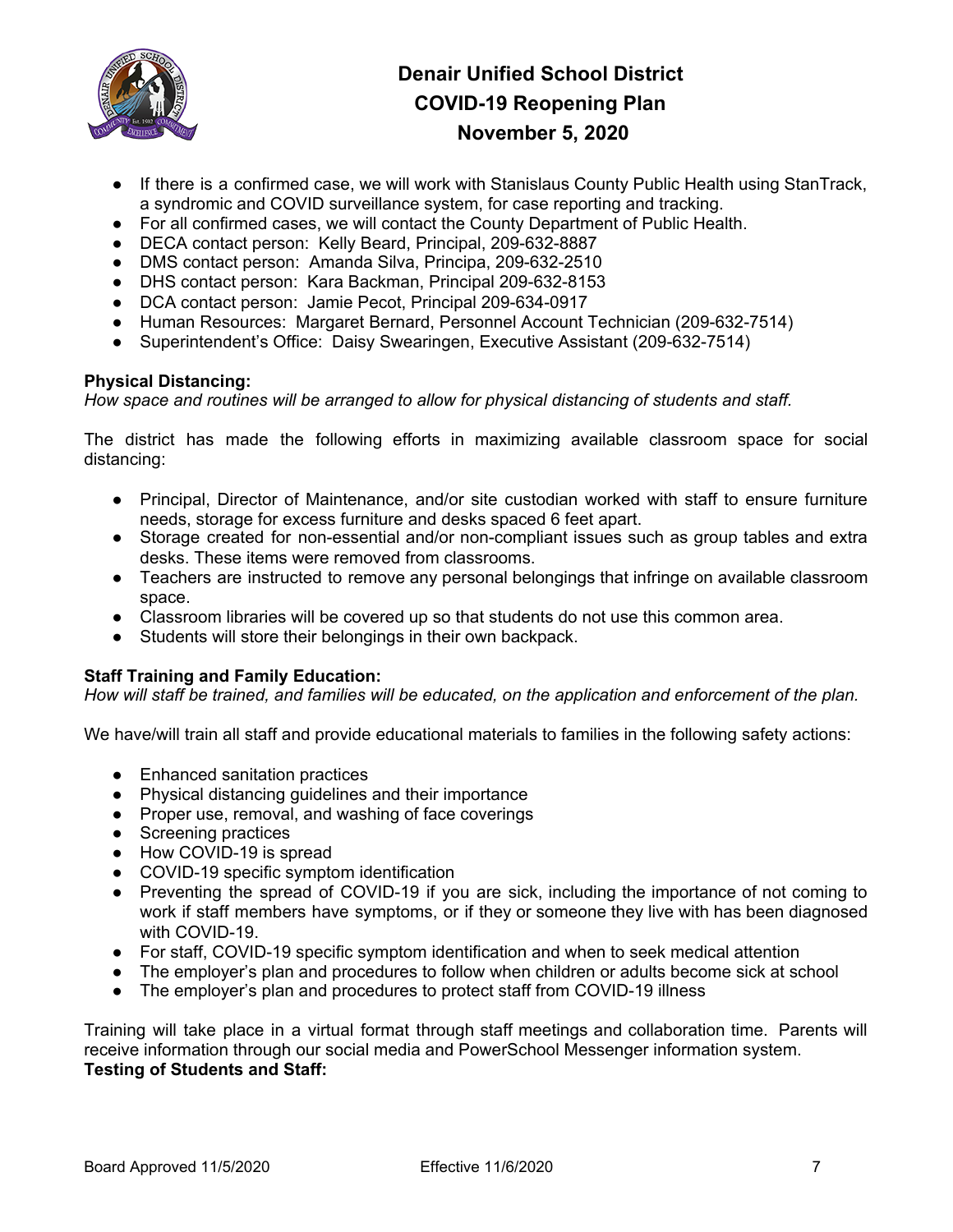

*How school officials will ensure that students and staff who have symptoms of COVID-19 or have been exposed to someone with COVID-19 will be rapidly tested and what instructions they will be given while waiting for test results. Describe how staff will be tested periodically to detect asymptomatic infections.*

- We will test 25% of our staff every two weeks. This enables us to test all of our staff every two months.
- DUSD will utilize the county-operated testing sites to the greatest extent possible. As rapid, reliable, affordable COVID-19 tests become available, the district will purchase tests to ensure that staff are tested within the CDPH guidelines.
- Staff or students who are exposed to COVID-19 are referred to the District Office Payroll and Benefits Department (for staff) and Superintendent's Office (for students). A spreadsheet has been created that keeps track of their last time on campus, details of the exposure, if they were tested, results of the test, and return date.
- Prior to or upon arrival to work, staff will self-certify their answers to five questions daily:
	- o I am not experiencing any symptoms such as current or recent fever (100.4 or higher), new or worsening cough, new or worsening shortness of breath or respiratory illness, sudden lack of taste or smell, sudden onset of unexplained gastrointestinal illness.
	- o I have not been in close contact with anyone who has been diagnosed with COVID-19.
	- o I have not been in close contact with anyone who is experiencing symptoms of COVID-19, but is yet to be confirmed.
	- o I am not living with, or, in close contact with anyone such as a family member who is experiencing symptoms or has been confirmed as positive for COVID-19.
	- o I have not traveled outside of the continental United States within the past 14 days.

### **Triggers for Switching to Distance Learning:**

*The criteria the Superintendent will use to determine when to physically close the school and prohibit in-person instruction.*

Classrooms, schools or districts may be closed depending on the rate of infection in a school or district. All of this would be done with the assistance of, and in consultation with, the County Public Health Department.

- If there is an exposure in a classroom the class will be quarantined for 14 days and move back to distance learning during this time.
- If 5% of the total school population is positive, or if there are multiple cases in multiple cohorts, the entire school could be closed for in person learning for 14 days depending on the size and physical layout of the school.
- The Superintendent should close the district if 25% or more of the schools in the district are closed due to COVID-19 within 14 days. They would all typically reopen after 14 days.

#### **Communication Plan:**

*How the Superintendent will communicate with students, staff, and parents about cases and exposures at school, consistent with privacy such as FERPA and HIPPA. Please specifically refer to 34 CFR 99.3.*

Testing all employees in a workplace should be the first strategy considered for identification of additional cases. Testing may be done at a single point in time or at repeated intervals.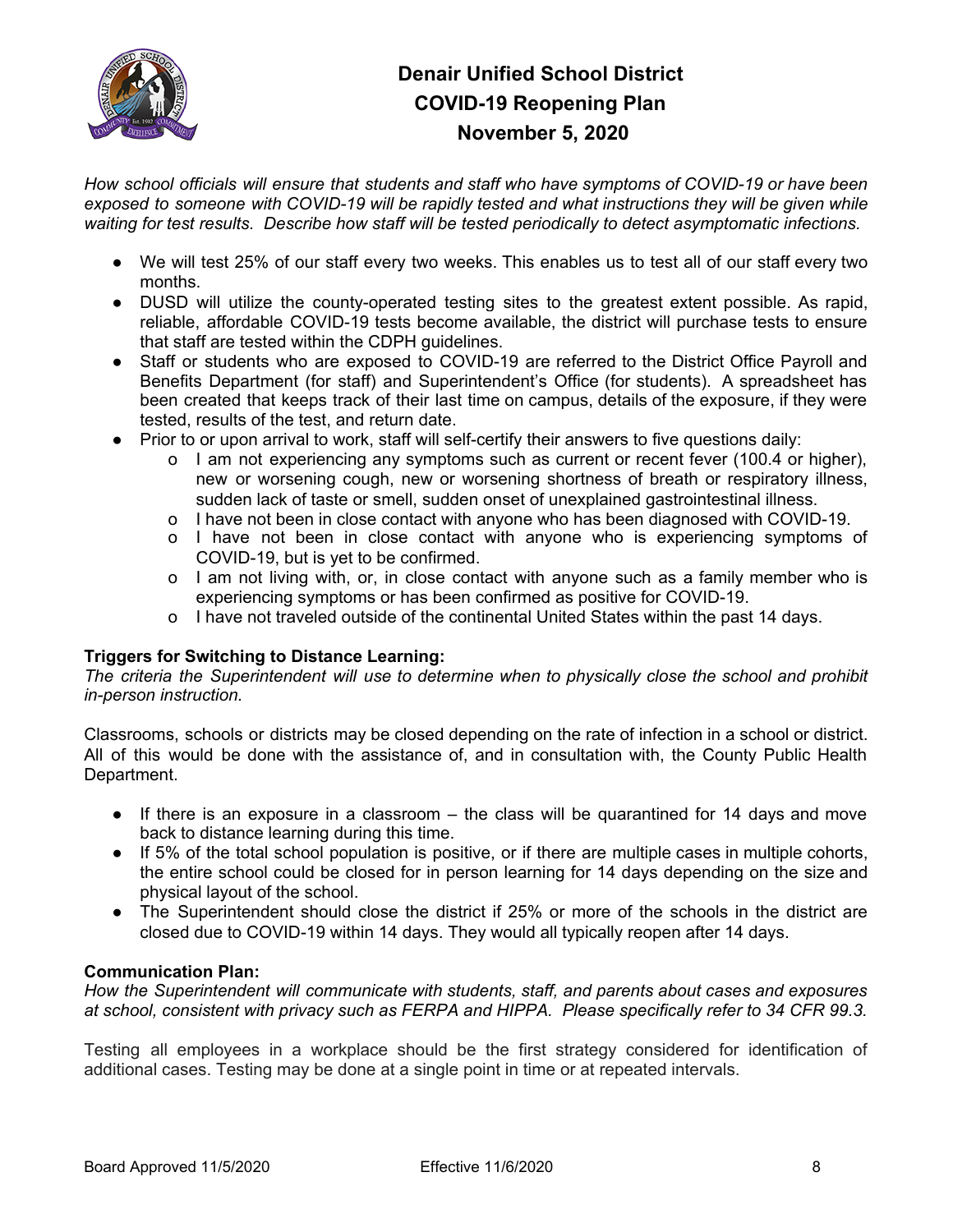

Denair Unified School District (DUSD) is responsible for ensuring all employees are offered and provided testing. District will also provide information to employees who may prefer to contact their personal medical provider or visit a CA [Coronavirus](https://testing.covid19.ca.gov/) Testing Task Force site for testing.

We will consult with County Public Health on topics including, but not limited to, tracing all close contacts of confirmed cases and instructing those individuals to quarantine or temporarily closing the workplace and quarantining all employees.

- Conduct contact tracing and quarantining of close contacts of confirmed cases in the workplace.
	- o DUSD will provide information to the CPHD on the confirmed COVID-19 case of employees in the workplace, including job titles, work areas, close contacts in the workplace, dates of symptom onset, and departments worked while infectious.
	- o Establish if DUSD, CPHD, or both will conduct interviews of the cases to determine their close contacts.
	- o If a child or staff member is a close contact to a positive person, they must quarantine at home for 14 days. It is recommended that they are tested for COVID on, or around, day 5-7 and again at day 14. Testing will not decrease the quarantine time nor delay return to school while waiting on results. If the individual develops symptoms of COVID, they are advised to test.
	- o If a staff person or child is COVID positive, they must follow current isolation guidelines and stay in isolation for 10 days and be fever free for 24 hours without the use of fever reducing medication and have a reduction in symptoms. A doctor's note is not required to return to school if they meet these criteria.
	- o "Close contact" is defined as 15 cumulative minutes of exposure at a distance of 6 ft or less of an individual with COVID-19 infection during their infectious period, which includes, at a minimum, the 48 hours before the individual developed symptoms.
	- o Interview employees with laboratory-confirmed COVID-19 by phone to determine when their symptoms began, the departments they worked during their infectious period, and to identify other employees with whom they had close contact during their infectious period.
	- o Use employment records to verify areas worked during the infectious period and other employees who may have worked closely with them during that time period.
	- o While at home, close contacts should self-monitor daily for COVID-19 symptoms (e.g., fever, chills, shaking chills, cough, difficulty breathing, sore throat, congestion or runny nose, fatigue, body or muscle aches, loss of taste or smell, nausea or vomiting, diarrhea, loss of appetite).
- Employers must maintain confidentiality of employees with suspected or confirmed COVID-19 infection when communicating with other employees.
	- o DUSD Human Resources (HR) Department should notify all employees who were potentially exposed to the individuals with COVID-19. HR should provide any healthcare consultations needed to advise workers regarding their exposure, which may be especially important for those with high-risk medical conditions (e.g., immune compromise or pregnancy).
	- o Close contacts of cases should be given instructions on home quarantine 14 days from exposure and symptom monitoring, and COVID-19 testing.
	- o Provide any employees who are sent home before or during a shift with information about what to expect after they are sent home (e.g., instructions about testing, sick leave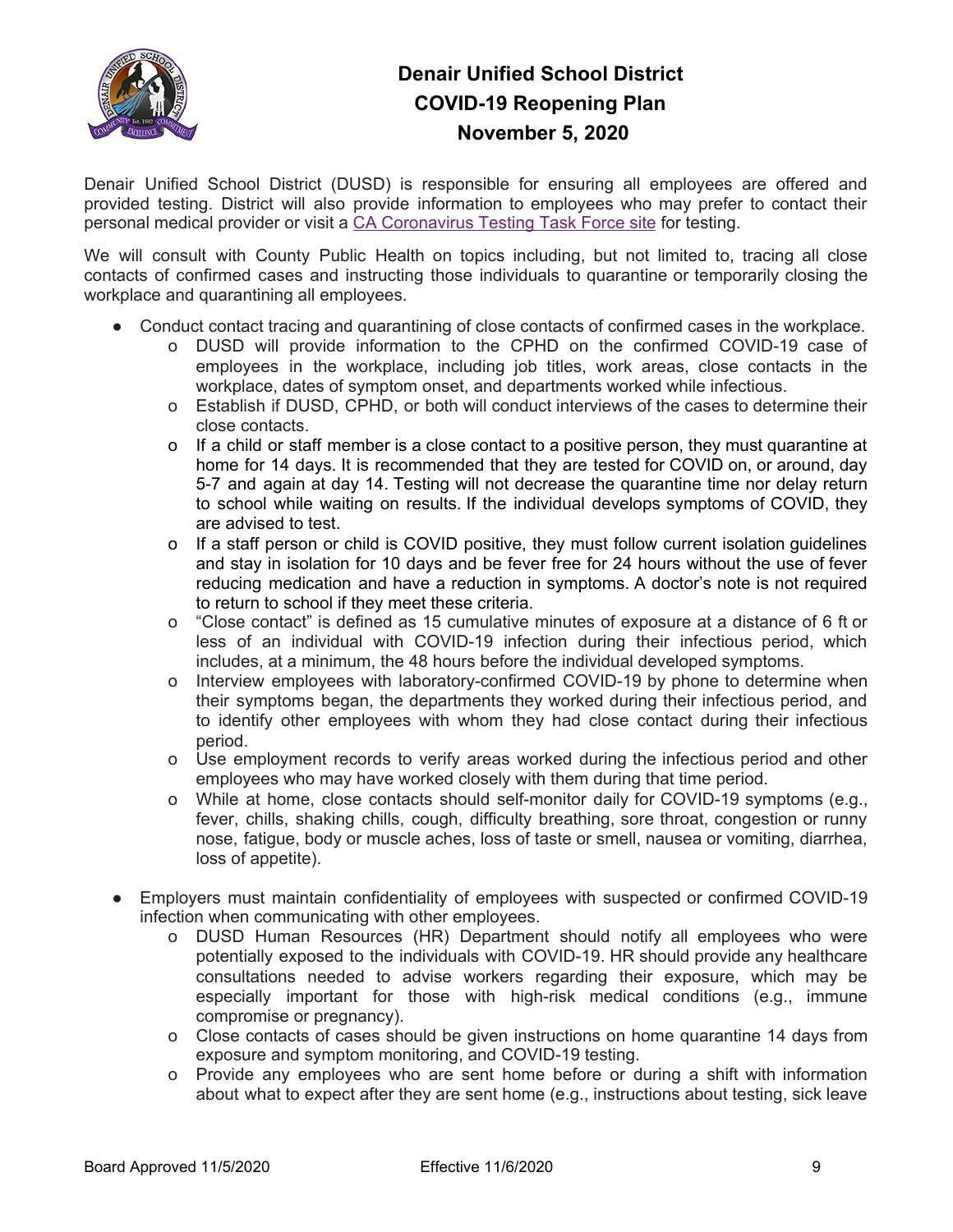

rights under federal, state, and local laws and district policies, return-to-work requirements, etc.).

o In some outbreaks, but not all, employees who were never symptomatic and did not have close contact with any of the laboratory confirmed cases may continue to work, as long as the employer has implemented all control measures as recommended by public health authorities, Cal/OSHA, or other regulatory bodies. The CPHD will make this determination based on strategies being used to control the outbreak and identify new cases.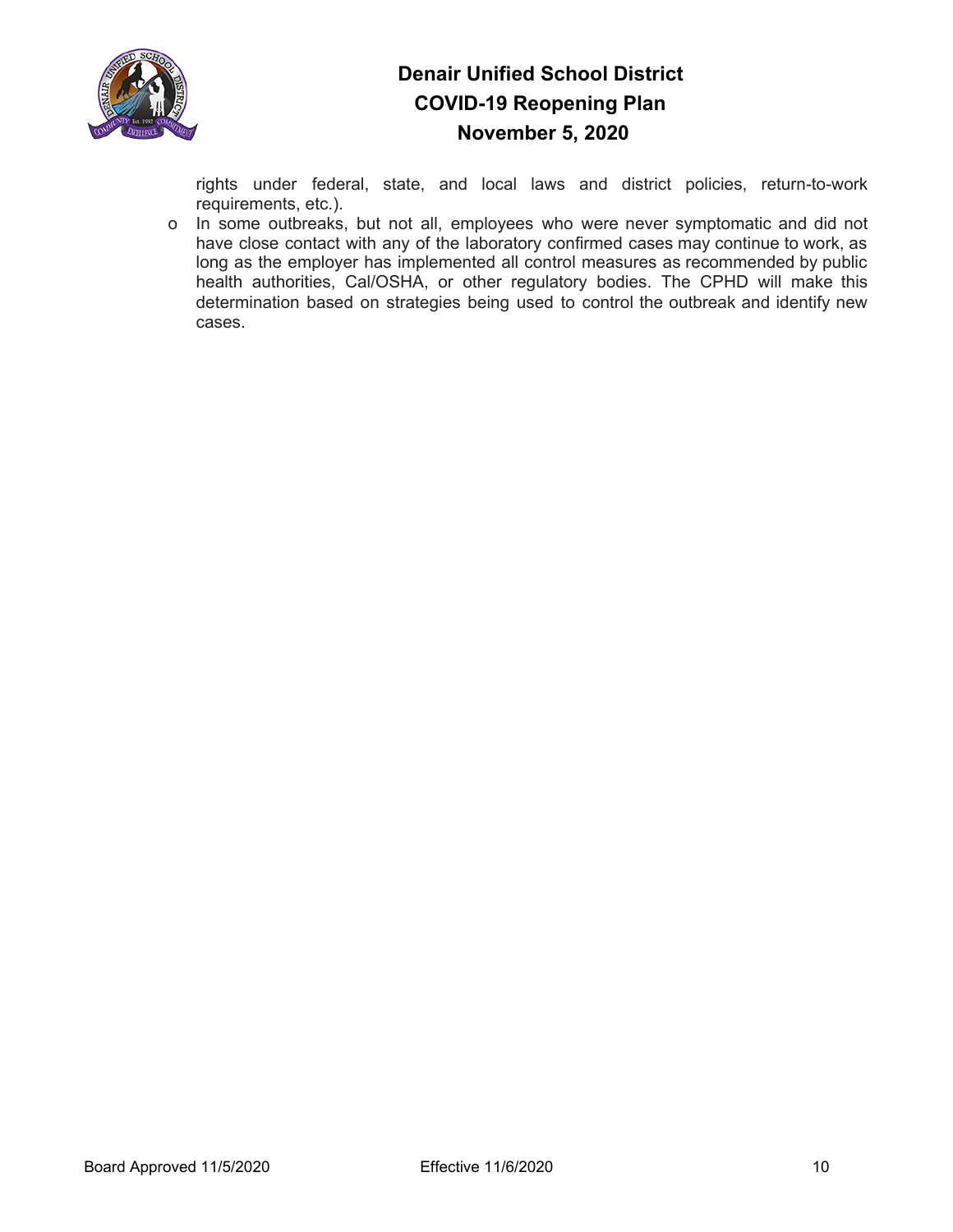

### **Denair Elementary Charter Academy Elementary TK - 5th Grade**

### **Considerations:**

- We surveyed our parents and found that 50% of our families would like their children to attend in-person learning at least part of the week.
- We want to balance hybrid and distance learning in order to cause as few disruptions to learning (changing teachers and schedules, etc.) as possible.
- We want to ensure that we can sustain two high quality programs (distance learning and hybrid) in order to minimize learning loss.
- To minimize the need for returning to 100% distance learning due to quarantining ("yo-yo effect"), we will take into account the incubation period of COVID-19 and timing of Halloween, Thanksgiving and Christmas gatherings.
- The school will be cleaned/sanitized between learning pods/cohorts. In collaboration with CSEA, we can utilize additional classified personnel to assist with cleaning and disinfecting.
- In all phases of reopening, there will be an option for families who do not want to participate in the hybrid model to continue the 100% Distance Learning program.

#### **Recommendations:**

Hybrid Phase 1: Cohorts by need at all grade levels

We will begin in-person instruction at all grade levels by providing instruction, intervention, and support for small groups of students. Students who meet certain criteria that put them at higher risk for learning loss are invited to join a small cohort that complies with all mandated safety precautions.

### **Current**

Criteria for invitation (varies by cohort): lack of engagement in synchronous instruction, unstable internet connectivity, excessive absences, lack of submission of asynchronous assignments, reading intervention, social emotional support, math intervention, students with disabilities, language learners (English Language Learners and Dual Language Immersion)

# students invited: 119 (21.3%) # students accepted: 74 (13.2%) (22 declined, 23 no response) Acceptance Rate: 62.2% % of DECA students participating in instructional cohorts: 6.8% % of DECA students participating in support cohorts: 6.4%

#### **By Thanksgiving Break, we anticipate:**

% of DECA students participating in instructional cohorts: 14.8% % of DECA students participating in support cohorts: 10.2%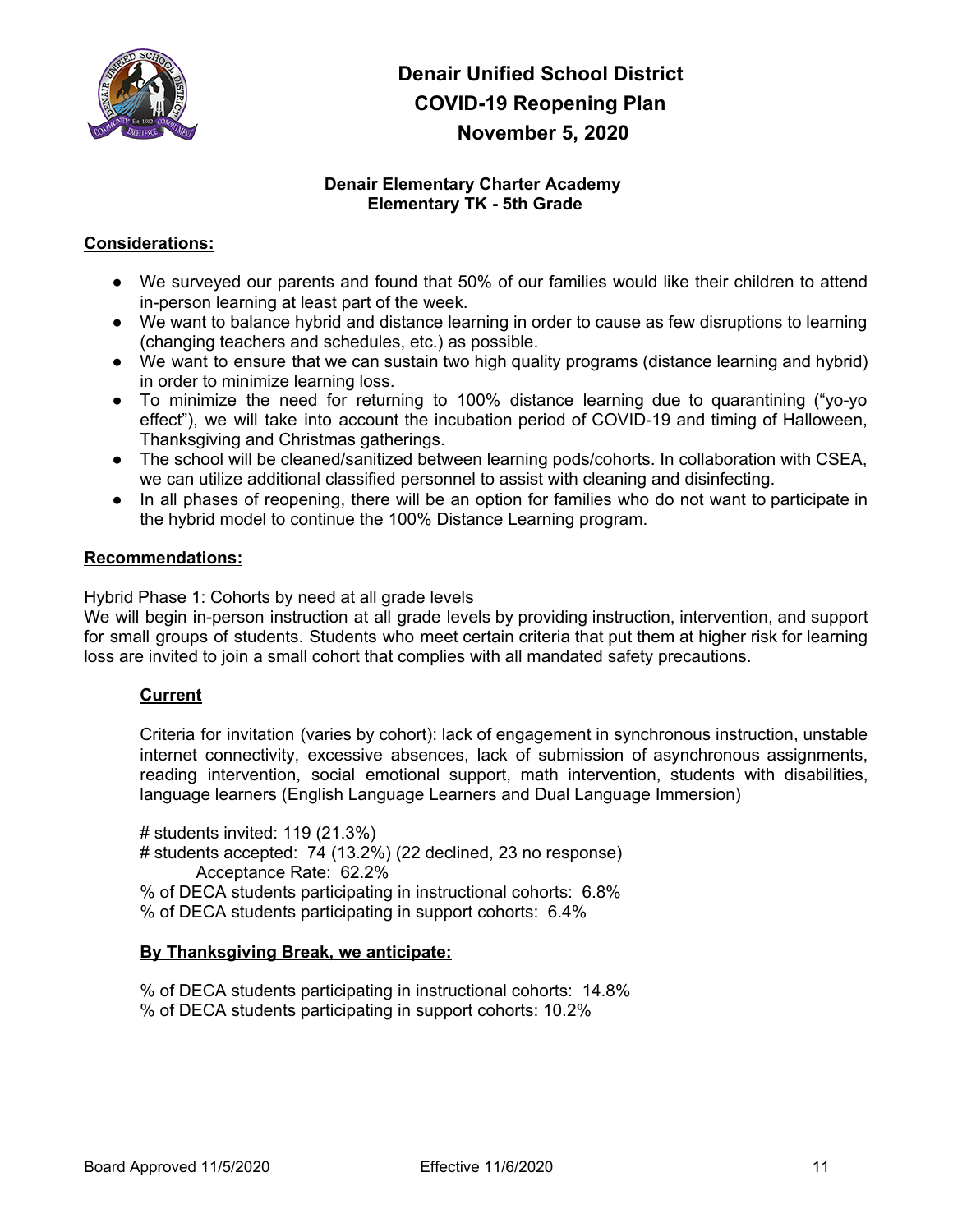

### **By Winter Break, we anticipate:**

% of DECA students participating in instructional cohorts: 28% % of DECA students participating in support cohorts: 12.1% (at least 80% of students who registered for hybrid will be participating in on-campus learning)

Hybrid Phase 2: Cohorted groups by class assignment and grade level, as COVID conditions allow

- The second phase of reopening is a Hybrid model in which all participating students attend in-person instruction two days per week and have three days of Distance Learning.
	- o DECA has 560 students. Using the October survey results, we anticipate 282 students will stay on Distance Learning, which means cohort sizes would be:

 $TK - 5$  students with one teacher =  $5$  per cohort

 $K - 51$  students with five teachers = 7-13 per cohort

 $1<sup>st</sup> - 44$  students with five teachers = 4-13 per cohort

 $2<sup>nd</sup> - 41$  students with five teachers = 5-14 per cohort

 $3<sup>rd</sup> - 52$  students with five teachers = 4-15 per cohort

- $4<sup>th</sup>$  39 students with four teachers = 7-12 per cohort
- $5<sup>th</sup>$  46 students with four teachers = 7-14 per cohort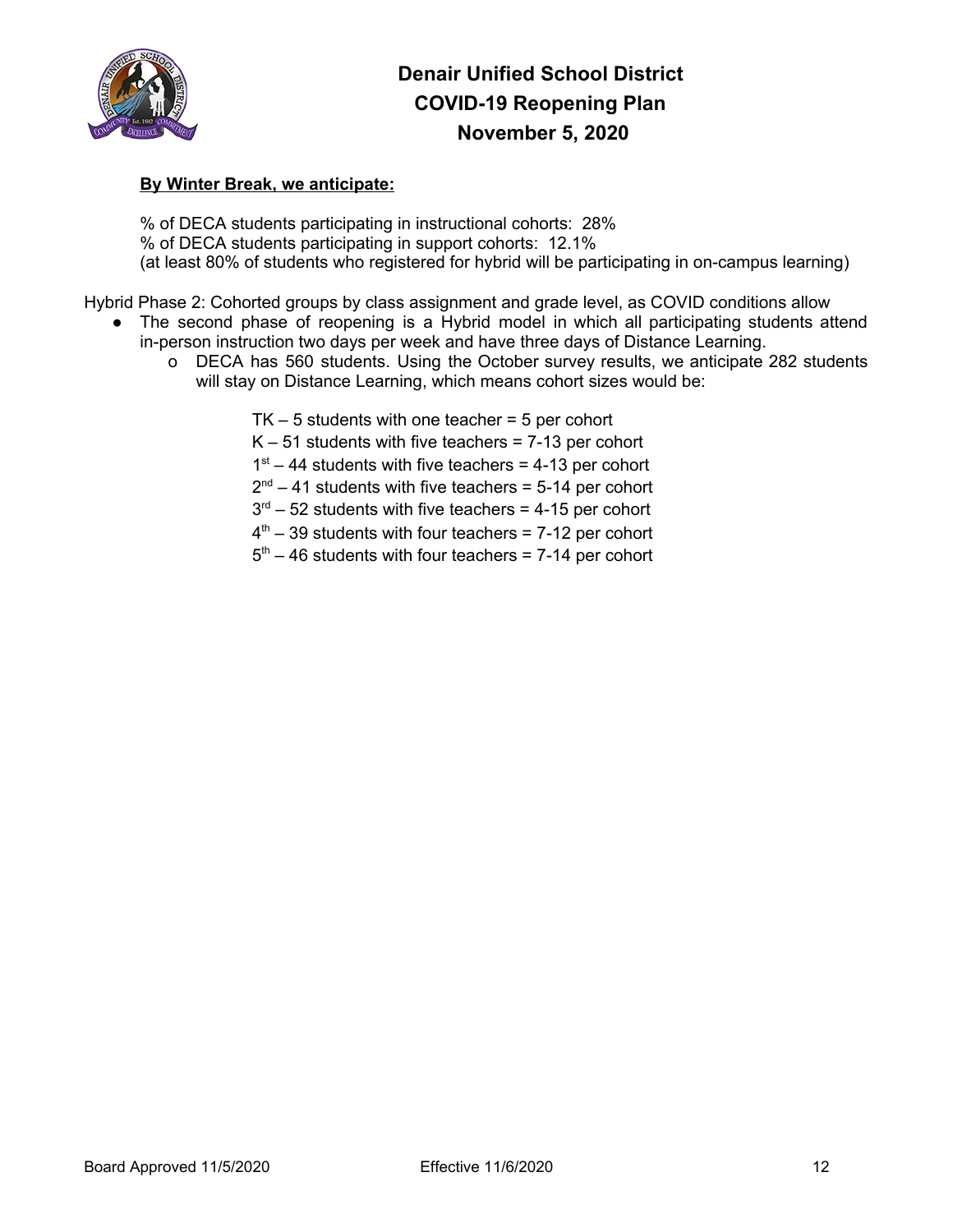

### **Denair Middle School 6th - 8th Grade**

### **Considerations:**

- We surveyed our parents and found that 37% of our families would like their children to attend in-person learning at least part of the week. Families who did not respond to the survey after repeated attempts to contact them will remain in the distance learning only program.
- We want to balance hybrid and distance learning in order to cause as few disruptions to learning (changing teachers and schedules, etc.) as possible.
- We want to ensure that we can sustain two high quality programs (distance learning and hybrid) in order to minimize learning loss.
- Cohorting students by need at the secondary level is proving to be effective, sustainable over longer periods of time and successful.
- To minimize the need for returning to 100% distance learning due to quarantining ("yo-yo effect"), we will take into account the incubation period of COVID-19 and timing of Halloween, Thanksgiving and Christmas gatherings.
- We want to ensure families continue to feel safe with the decisions they make for their students.
- We want to provide necessary support for students and families in need.
- In all phases of reopening, there will be an option for families who do not want to participate in the hybrid model to continue the 100% Distance Learning program.

#### **Recommendations:**

Hybrid Phase 1: Cohorts by need at all grade levels

We will begin in-person instruction at all grade levels by providing instruction, intervention, and support for small groups of students. Students who meet certain criteria that put them at higher risk for learning loss are invited to join a small cohort that complies with all mandated safety precautions.

#### **Current:**

Criteria for invitation: English language learners, students with disabilities, students without adequate internet access at home, students with excessive absences, students with more than one "F", students with lack of motivation

# students invited: 76 # students accepted: 50 Acceptance Rate: 66%

% of DMS students participating in instructional cohorts: 9% % of DMS students participating in support cohorts: 14%

#### **By Thanksgiving Break, we anticipate:**

% of DMS students participating in instructional cohorts: 33% % of DMS students participating in support cohorts: 18%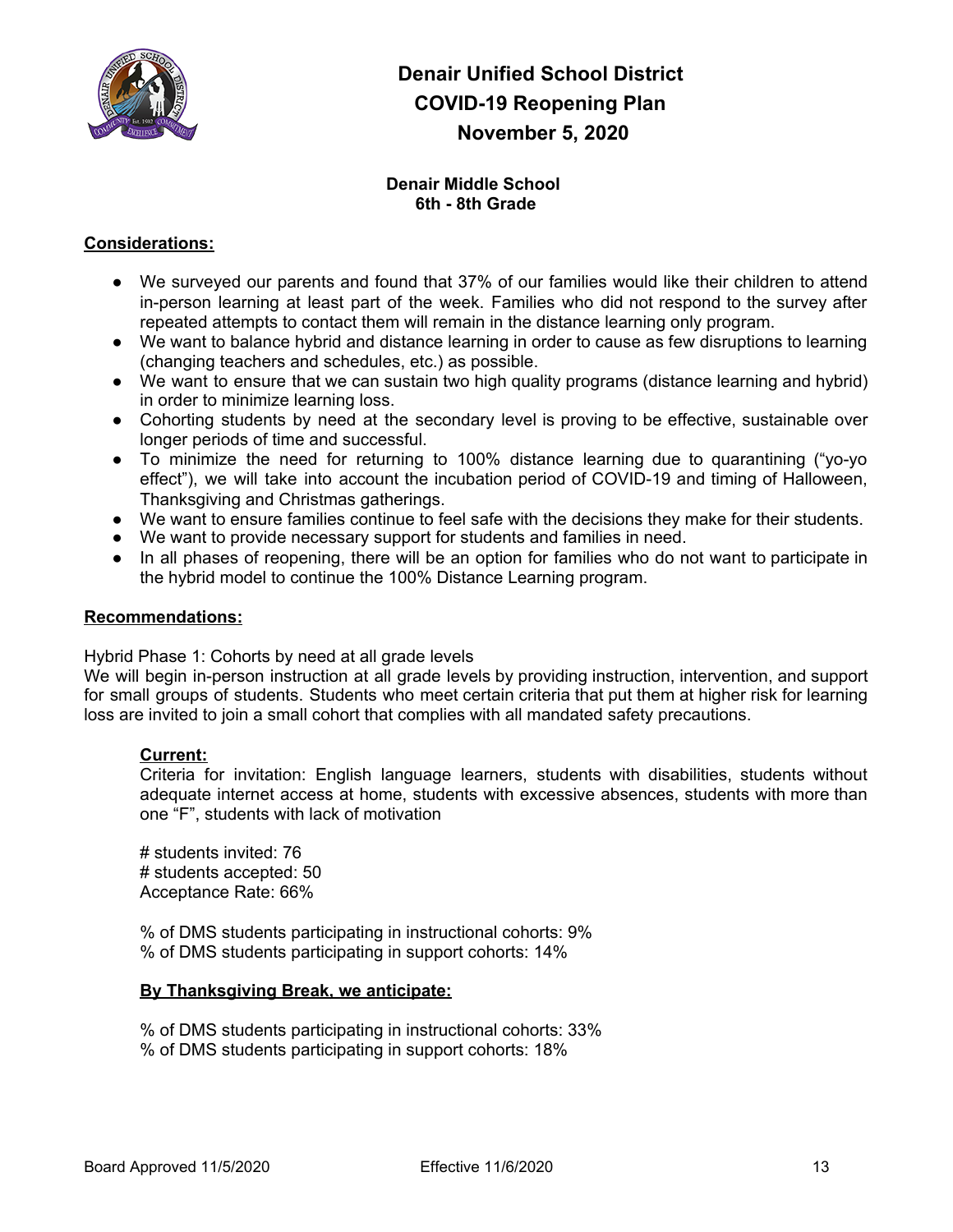

### **By Winter Break, we anticipate:**

% of DMS students participating in instructional cohorts: 37% % of DMS students participating in support cohorts: 18% (100% of students who registered for hybrid will be participating in on-campus learning)

Hybrid Phase 2: Until mandated safety precautions are relaxed, it will be very difficult to move into an across-the-board hybrid model without significantly reducing the quality and quantity of teacher contact with both the in-person cohorts and the students who remain on distance learning.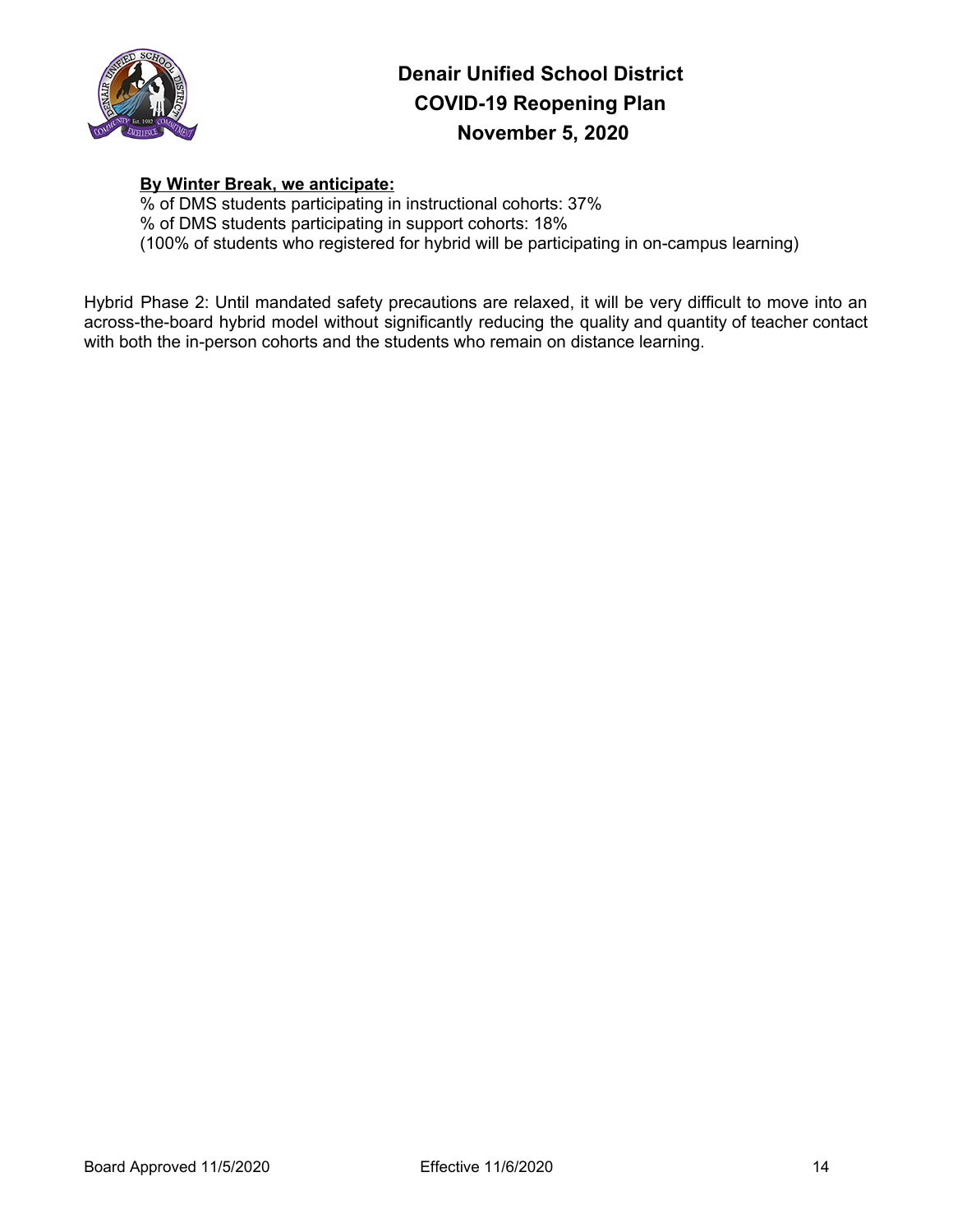

#### **Denair High School 9th - 12th Grade Adult Transition Program**

### **Considerations:**

- We surveyed our parents and found that 51% of our families would like their children to attend in-person learning at least part of the week.
- Upon gathering multiple CPHO-approved schedules from neighboring districts, balancing hybrid and distance learning has proven to be almost impossible in a high school of this size.
- We want to ensure that we can sustain two high quality programs in order to minimize learning loss.
- Cohorting students by need at the secondary level is proving to be effective, sustainable over longer periods of time and successful.
- To minimize the need for returning to 100% distance learning due to quarantining ("yo-yo effect"), we will take into account the incubation period of COVID-19 and timing of Halloween, Thanksgiving and Christmas gatherings.
- Custodial crews will deep clean the school site between learning pods/cohorts. In collaboration with CSEA, we can utilize additional classified personnel to assist with cleaning and disinfecting.
- In all phases of reopening, there will be an option for families who do not want to participate in the hybrid model to continue the 100% Distance Learning program.

#### **Recommendations:**

Hybrid Phase 1: Cohorts by need at all grade levels

We will begin in-person instruction at all grade levels by providing instruction, intervention, and support for small groups of students. Students who meet certain criteria that put them at higher risk for learning loss are invited to join a small cohort that complies with all mandated safety precautions.

### **Current**

Criteria for invitation: English Language Learners, Special Education (highest needs to lowest needs), advanced courses, seniors in danger of not graduating, home internet issues, lack of motivation, hands on/project based learning courses, athletic conditioning

# students invited: 103 # students accepted: 74 Acceptance Rate: 72%

# students invited to athletic conditioning pods:75 # students accepted to athletic conditioning pods: 64 Acceptance Rate: 85%

% of DHS students participating in instructional cohorts:19% % of DHS students participating in support cohorts: 6.5% % of DHS students participating in athletic conditioning pods: 22%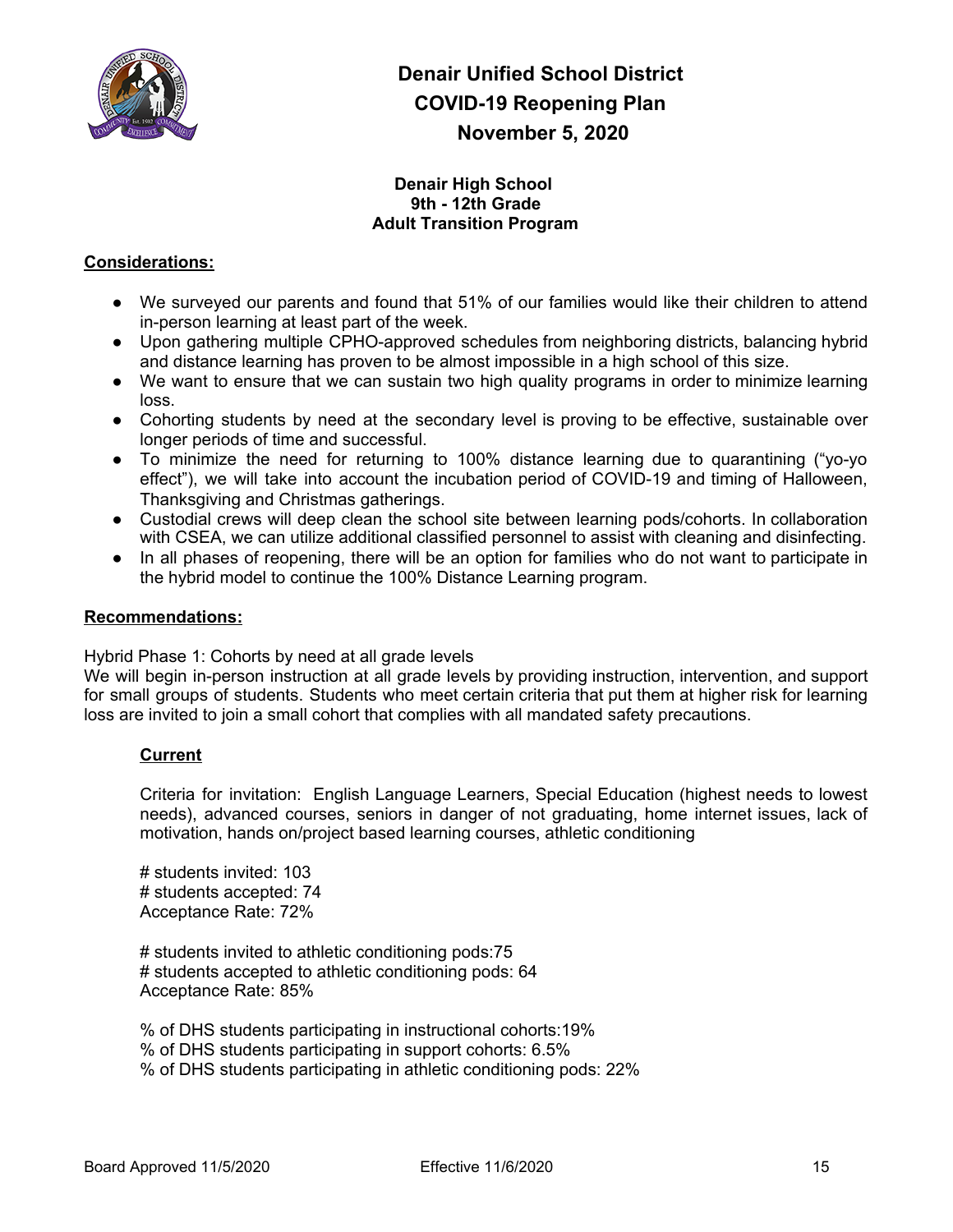

### **By Thanksgiving Break, we anticipate:**

% of DHS students participating in instructional cohorts:35% % of DHS students participating in support cohorts: 15%

#### **By Winter Break, we anticipate:**

% of DHS students participating in instructional cohorts: 50% % of DHS students participating in support cohorts: 25% (100% of students who registered for hybrid will be participating in on-campus learning)

Hybrid Phase 2: Until mandated safety precautions are relaxed, it will be very difficult to move into an across-the-board hybrid model without significantly reducing the quality and quantity of teacher contact with both the in-person cohorts and the students who remain on distance learning.